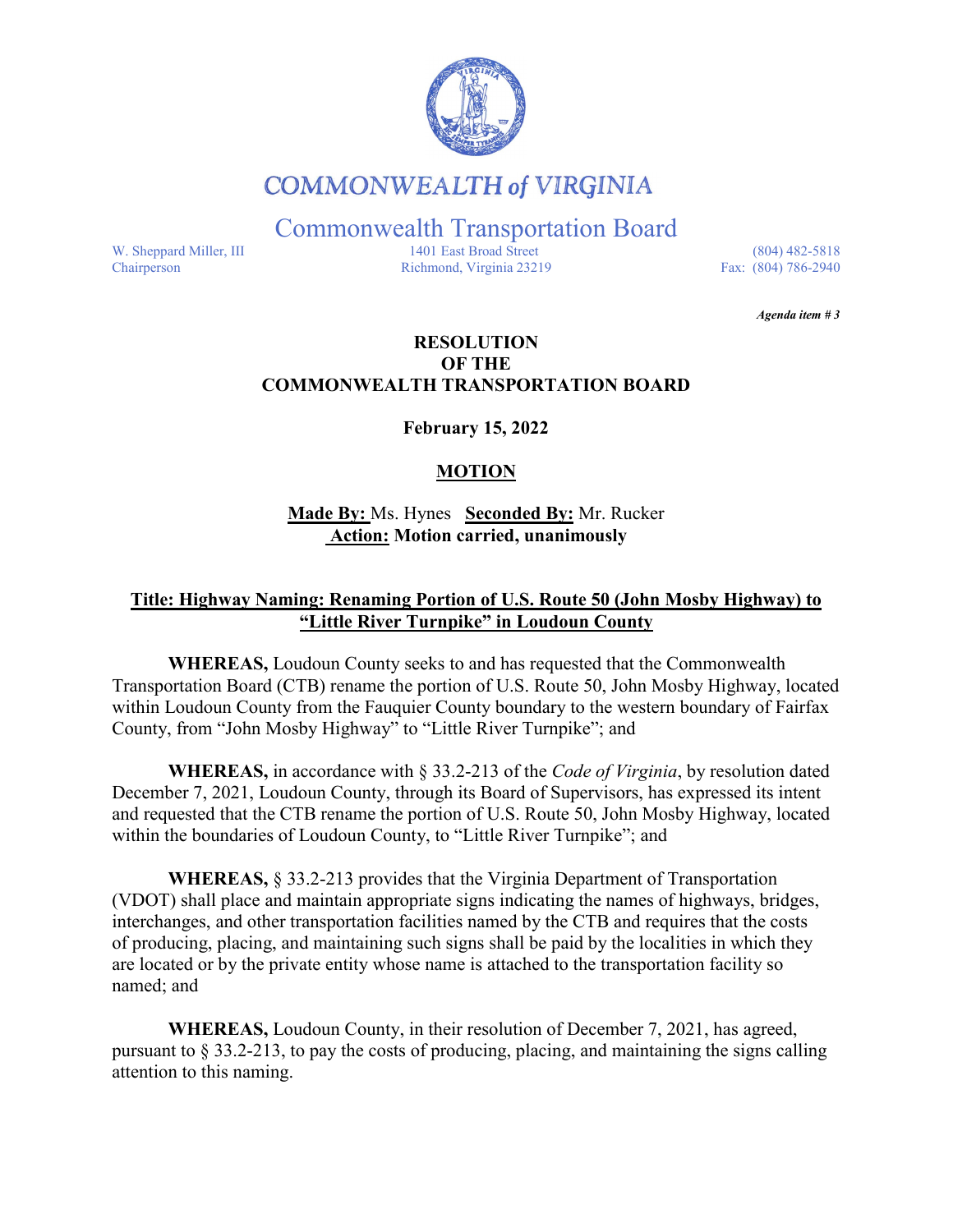Resolution of the Board Highway Naming: Renaming Portion of U.S. Route 50 to "Little River Turnpike" in Loudoun County February 15, 2022 Page 2 of 2

**NOW THEREFORE BE IT RESOLVED,** pursuant to § 33.2-213 of the *Code of Virginia*, the CTB hereby renames the portion of U.S. Route 50, that is within the boundaries of Loudoun County from the Fauquier County boundary to the western boundary of Fairfax County, from "John Mosby Highway" to "Little River Turnpike".

**BE IT FURTHER RESOLVED, that VDOT** is directed to produce, place, and maintain the signs calling attention to this naming as funding is made available by the locality, and to secure payment from Loudoun County for these costs as required by law.

####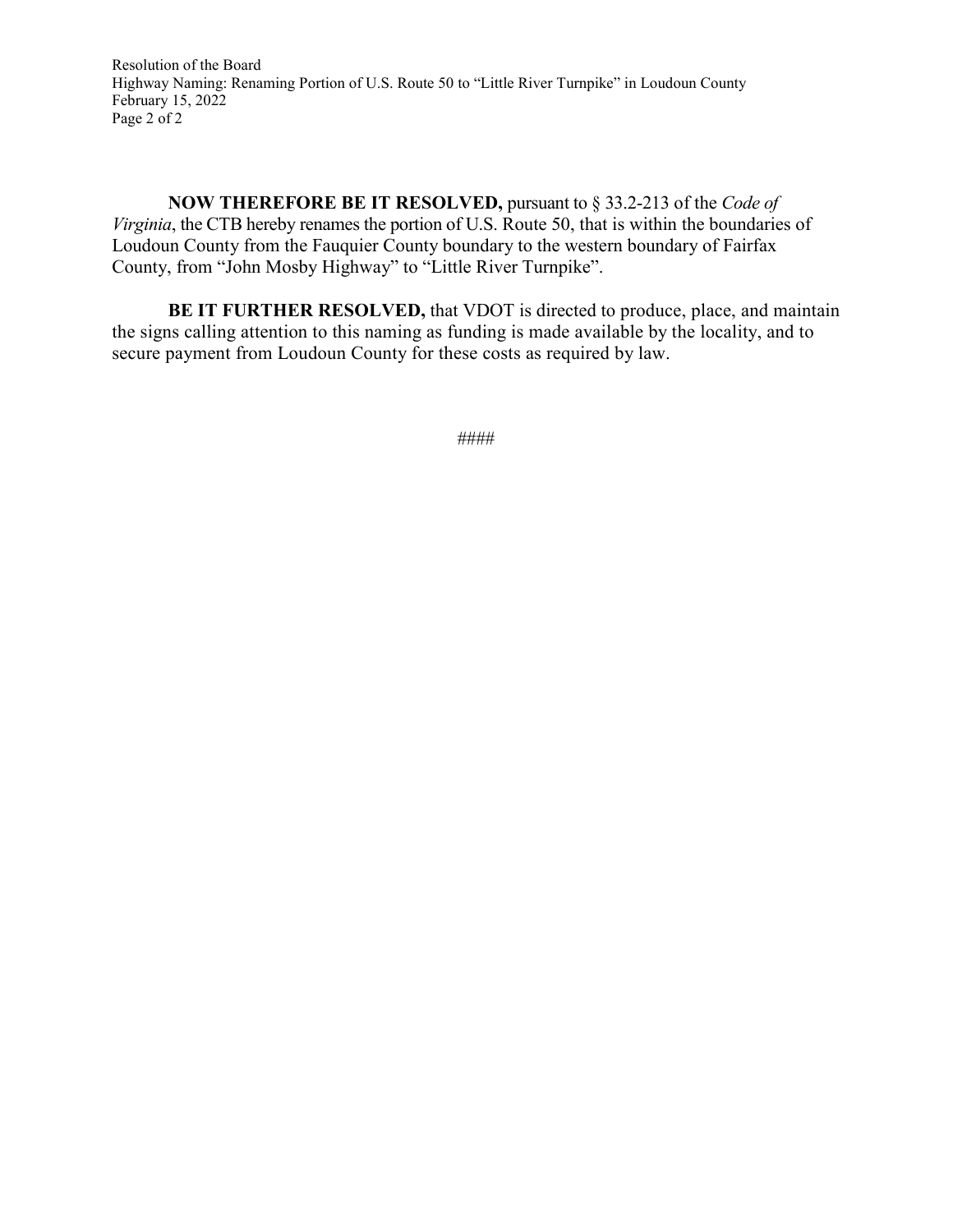#### **CTB Decision Brief**

Highway Naming: Renaming Portion of U.S. Route 50, John Mosby Highway, to "Little River Turnpike" in Loudoun County

**Issue:** Approval of the Commonwealth Transportation Board (CTB) is sought for the renaming of a portion of U.S. Route 50, located within the boundaries of Loudoun County from the Fauquier County boundary to the western boundary of Fairfax County, from "John Mosby Highway" to "Little River Turnpike", as requested by Loudoun County, pursuant to § 33.2-213 of the *Code of Virginia*.

**Facts:** The Loudoun County Board of Supervisors enacted a resolution on December 7, 2021 requesting that the CTB rename the portion of U.S. Route 50 located within Loudoun County to "Little River Turnpike".

Pursuant to § 33.2-213, the CTB has the power and duty to give suitable names to state highways, bridges, interchanges, and other transportation facilities and change the names of any highways, bridges, interchanges, or other transportation facilities forming a part of the systems of state highways, provided that, in a case such as this, the governing body within which the portion of the facility is located has passed a resolution requesting such naming. Pursuant to the statute, the Virginia Department of Transportation (VDOT) shall place and maintain appropriate signs indicating the names of highways, bridges, interchanges, and other transportation facilities named by the CTB, while the costs of producing, placing, and maintaining these signs shall be paid by the localities in which they are located.

**Recommendations**: VDOT recommends this request be approved.

**Action Required by CTB**: The *Code of Virginia*, § 33.2-213, requires a majority of the CTB members to approve a resolution naming a highway or bridge, as appropriate. A resolution will be provided for the CTB's consideration.

**Result if Approved**: The portion of U.S. Route 50, John Mosby Highway, within the boundaries of Loudoun County from the Fauquier County boundary to the western boundary of Fairfax County, will be renamed to "Little River Turnpike", as requested by Loudoun County. Loudoun County, in their December 7, 2021 resolution, has agreed to bear the costs of producing, placing, and maintaining the signs calling attention to this naming.

**Options:** Approve**,** Deny, or Defer.

**Public Comments/Reactions:** VDOT is not aware of any opposition to this proposal.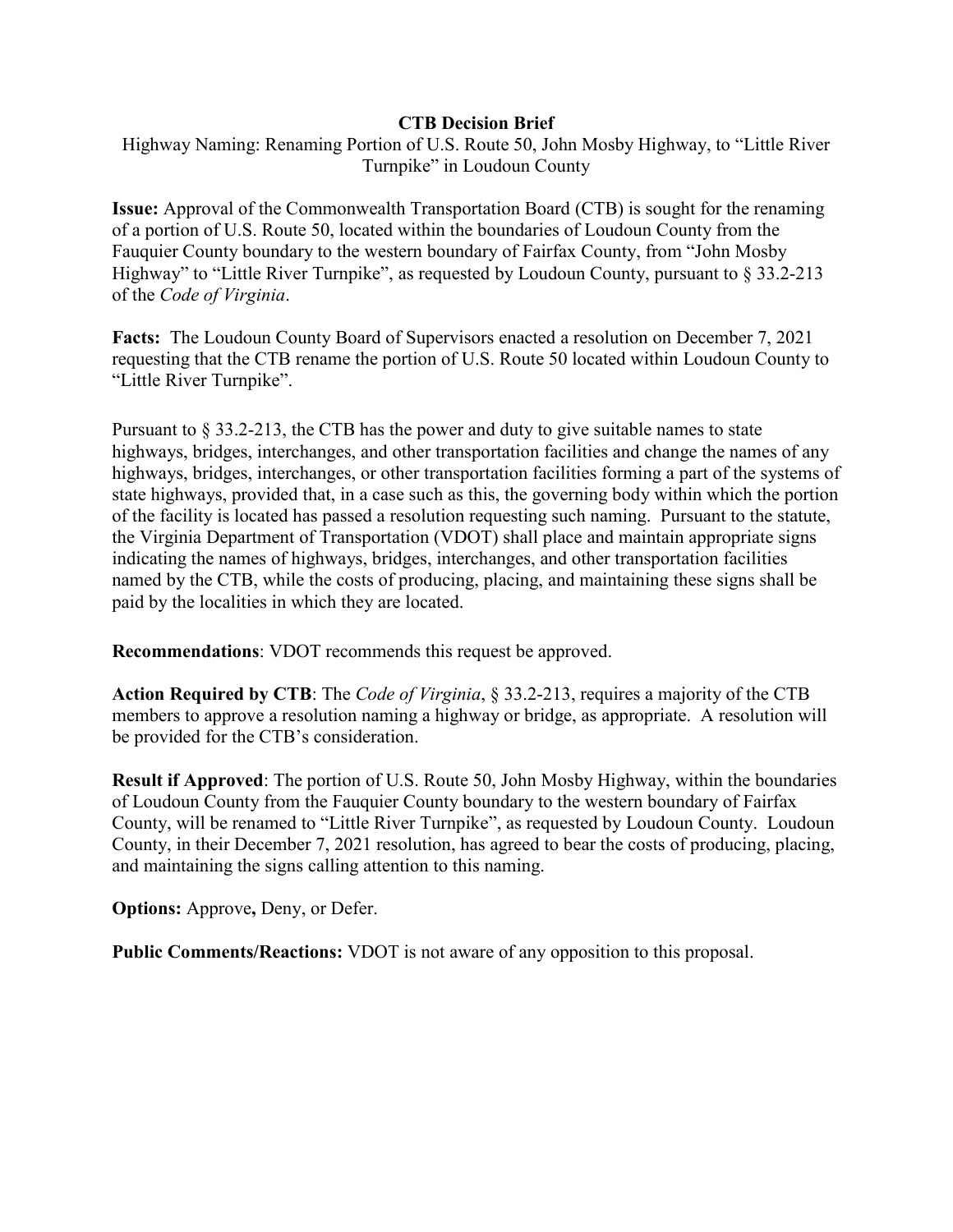#### **COMMONWEALTH OF VIRGINIA COUNTY OF LOUDOUN BOARD OF SUPERVISORS**



#### **RESOLUTION TO RENAME JOHN MOSBY HIGHWAY (ROUTE 50)** WITHIN LOUDOUN COUNTY TO LITTLE RIVER TURNPIKE

WHEREAS, Loudoun County requests that the Commonwealth Transportation Board (CTB) rename the portion of U.S. Route 50 located within Loudoun County from John Mosby Highway to Little River Turnpike; and

WHEREAS, U.S. Route 50 is currently named John Mosby Highway in Virginia from the Fauquier County boundary to the western boundary of Fairfax County, as it runs through Loudoun County; and

**WHEREAS, the Loudoun Board of Supervisors seeks to rename the portion of U.S.** Route 50 located within Loudoun County to Little River Turnpike and

WHEREAS, the Loudoun Board of Supervisors expressed its intent to rename U.S. Route 50 within Loudoun County with the issuance of directives in December 2020 and May of 2021; and

**WHEREAS**, in response to the directives, County staff have identified the necessary policies and procedures to successfully implement the renaming of Route 50 within Loudoun County; and

**WHEREAS**, the Loudoun County Board conducted two public outreach campaigns, held two public information meetings, and offered the opportunity for public input at two Board of Supervisors Business Meetings.

**WHEREAS, in accordance with § 33.2-213 of the Code of Virginia, Loudoun County** has requested, by resolution dated December 7, 2021, that the CTB rename the portion of U.S. Route 50, John Mosby Highway, located within the boundaries of Loudoun County, to "Little" River Turnpike"; and

**WHEREAS,**  $\S 33.2-213$  of the Code of Virginia provides that the Virginia Department of Transportation (VDOT) shall place and maintain appropriate signs indicating the names of highways, bridges, interchanges, and other transportation facilities named by the CTB and requires that the costs of producing, placing, and maintaining such signs shall be paid by the localities in which they are located or by the private entity whose name is attached to the transportation facility so named; and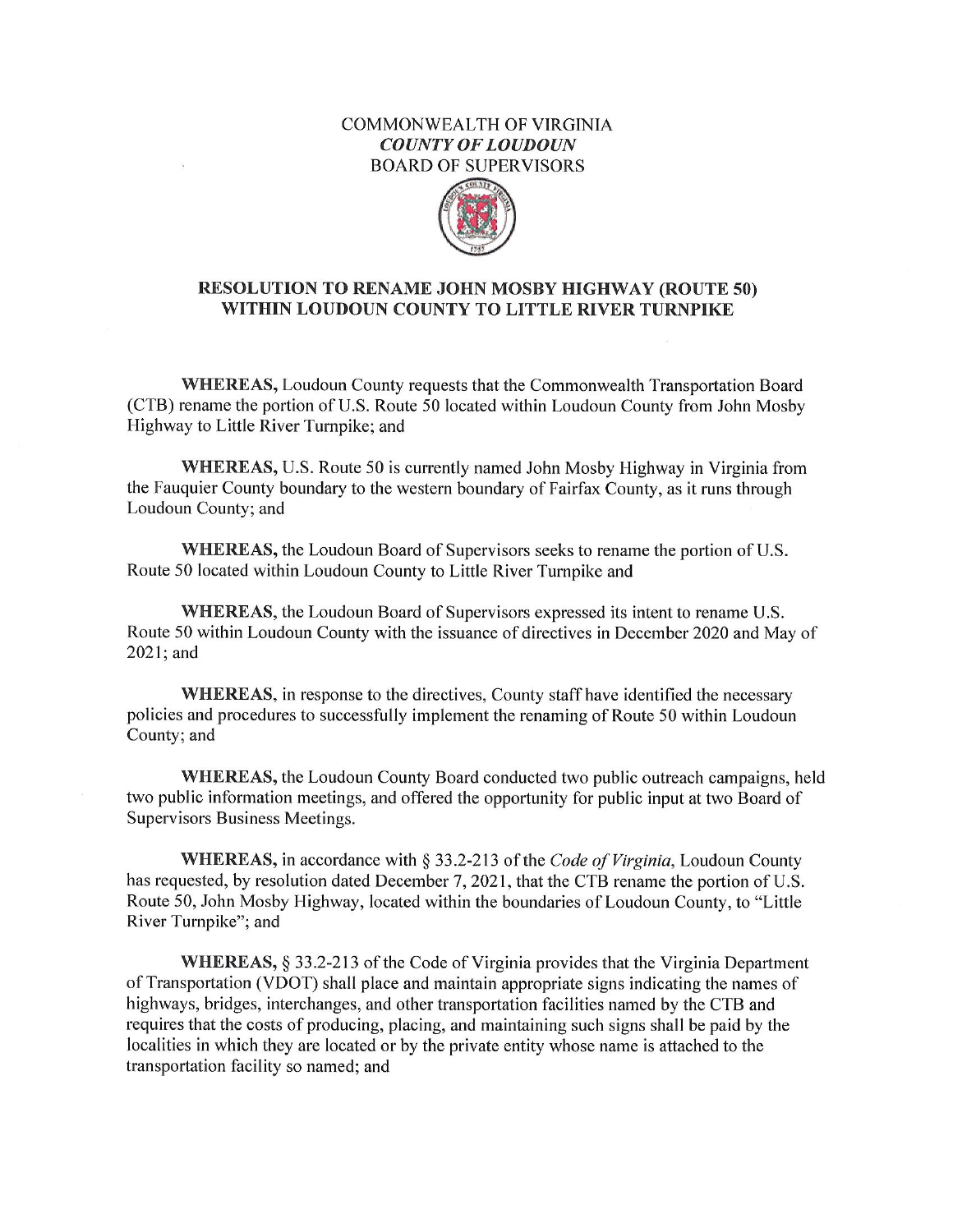Resolution of the Loudoun County Board of Supervisors Rename John Mosby Highway (Route 50) to Little River Turnpike December 7, 2021 Page 2 of 2

WHEREAS, the Loudoun County Board of Supervisors, in its resolution dated December 7, 2021, confirmed that Loudoun County agrees to pay VDOT for the costs of producing, placing, and maintaining the signs calling attention to this naming and that the change be implemented on a schedule and in a manner agreed upon by VDOT and Loudoun County.

**NOW THEREFORE BE IT RESOLVED, that pursuant to § 33.2-213 of the Code of** Virginia, Loudoun County does hereby request that the CTB rename U.S. Route 50, John Mosby Highway, that is within the boundaries of Loudoun County from the Fauquier County boundary to the western boundary of Fairfax County, to "Little River Turnpike".

**BE IT FURTHER RESOLVED, that VDOT is directed to produce, place, and maintain** the signs calling attention to this naming as funding is made available by the locality, and secure payment from Loudoun County for these costs as required by law.

BE IT FURTHER RESOLVED, that VDOT is directed to implement the naming in coordination with Loudoun County on a schedule and in a manner agreed upon by VDOT and Loudoun County.

APPROVED this l day of **December**, 2021.

J. Randall, Chair.

By:

Tim Hemstreet, County Administrator